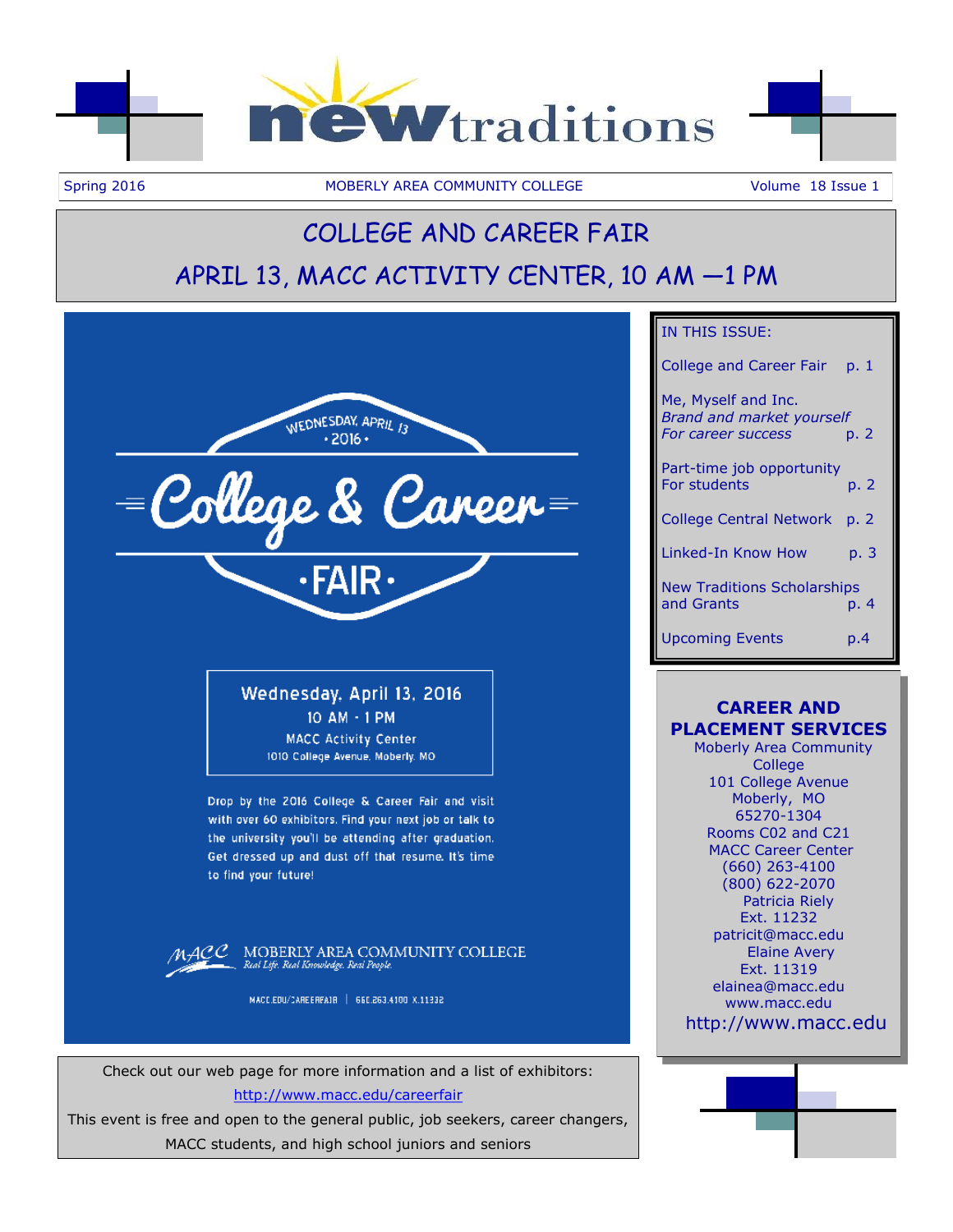# **ME, MYSELF, AND INC.**

*Brand and market yourself for career success from Career Central Advice, College Central Network*

### **"Why should I hire you?"**

For a job seeker, the answer to this recruiting question is probably the same reason why some choose Nike footwear, Starbucks coffee, or an Apple computer over some other product choices — because, like certain brands, YOU bring value that fills a need better than anyone else. If you were a box of cereal hoping to end up at the checkout, you would have to first grab the shopper's eye from among the other boxes and brands on the shelves, then convince him why you're the best thing since sliced bread so he'll put you in his cart. You begin by building YOU, the Brand.

## **YOU are the product.**

Brands are important. By filling NEEDS and adding VALUE, they create a sense of certainty, consistency, and credibility, which translates into user security, comfort and loyalty. A home security company doesn't just sell alarms; it also promises peace of mind. As a job seeker, you are your own CEO. You create and you maintain your own brand of services. This identity articulates the benefits you offer an employer. Included are your credentials, experience, and actions that help build a profile and reputation that are unique to you. All brands have reputations. A positive reputation keeps people coming back…

### **Know Thyself**

To describe yourself, you must first know yourself. Building YOU, the Brand, begins with asking, "What is my purpose? What qualities and characteristics do I want people to remember? What achievements make me proud? What is my passion?" You are a package deal. Enthusiasm is as important as experience. Monitor your appearance, how you speak, your resume, your choices, how you handle pressure and time, how you behave. These all contribute to how recruiters perceive, connect, and relate to You.

### **Create positive PR**

Visibility is essential for brand awareness. Promote yourself effectively by interacting with teachers, associates, and the community. Attend events, assist with projects, volunteer, intern, mentor. Keep your online presence (your digital footprint) clean. Have a strategy and campaign to market yourself. Network to develop relationships. People like to be associated with winners; that's the power of the Brand. Business cards are the most common means of conveying information and your sense of style. And don't forget your 30 second elevator speech. Sometimes, no matter how well you brand yourself, some folks like Coke over Pepsi. It doesn't mean one is better; it might just be personal preference. So don't allow yourself to get discouraged!

Part-time Job Opportunity for **Students** 



MidwayUSA is looking for part-time **Shipping & Receiving Warehouse Associates**  responsible for working in all areas of their climate controlled warehouse to receive and inventory product and to complete customer orders.

MidwayUSA has hours available that work well for students or anyone looking for PT employment. They are looking for employees who:

- Are dependable and hardworking with a positive attitude
- Can work a minimum of 24 hours weekly, which will include at least one weekend day.
- Can lift items up to 70lbs.
- Can pass a thorough background and drug screening
- Starting wage for this position is \$10.75/hour, with an opportunity for an increase after 90 days.

Benefits include:

- A tuition assistance program
- Flexible scheduling
- 401k eligibility
- Employee Discount Program

[http://www.midwayusa.com/jobs-in](http://www.midwayusa.com/jobs-in-missouri) [-missouri](http://www.midwayusa.com/jobs-in-missouri)

Check out **College Central Network** at [www.collegecentral.com/macc](http://www.collegecentral.com/macc) 

This web site sports half a million job postings geared for college students and new graduates and hundreds of articles to assist you with a successful job search. You can also post resumes and portfolios & search for internships.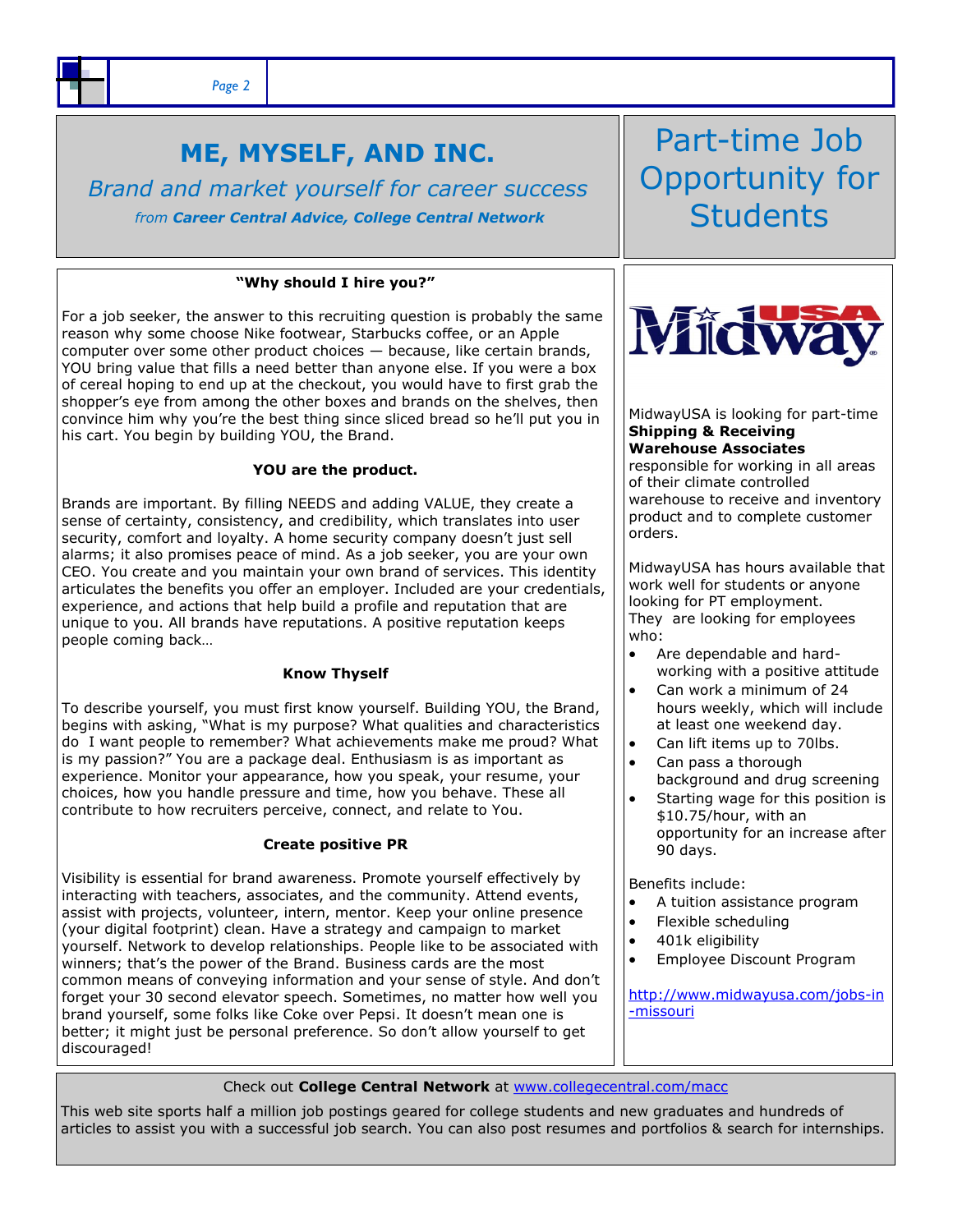# LinkedIn Know-How

**By Valerie Neff Newitt** Advance HealthCare Network <https://plus.google.com/+Advanceweb/posts>

It is common knowledge that social media - specifically the career-building prowess of LinkedIn - is a big plus for job seekers. But there's a fly in that intellectual ointment: Common knowledge is too often vague, even obtuse. So while you may realize that you need to adopt tried-and-true LinkedIn strategies, you may not have a clue as to what they are.

*ADVANCE Healthcare Network* is here to help. We canvassed a hefty number of career experts to identify specifics that will help you unleash the power of LinkedIn for your own job search. Because there are so many great ideas, we will offer the advice in digestible installments. This is the first one. Visit our site again soon for the next installments.

LinkedIn Tipster No. 1 is Cheryl Palmer, MEd, CECC, CPRW, a certified career coach with more than 20 years of experience in career development. As owner of Call to Career, her job-seeking strategies have been quoted in The Wall Street Journal, on CNN, on CareerBuilder and via other media outlets. But she offered the following insights expressly for *ADVANCE Healthcare Network* readers:

**Complete your LinkedIn Profile.** "Job seekers with well-developed profiles are 40% more likely to receive opportunities through LinkedIn than those with incomplete profiles," Palmer said. "An incomplete profile is a red flag to employers that you are not serious about representing yourself well online."

**Demonstrate ROI in your professional sum-**

**mary.** "Healthcare organizations are very familiar with the term 'return on investment' (ROI)," said Palmer. "But maybe you have never thought about demonstrating the ROI that a facility would receive by hiring you. So how do you do this in the profile summary?" Since space is limited in the summary, Palmer said you can include one or two of the following points, then give more details in the experience section:

- A strong accomplishment statement
- A prestigious award or grade-point average
- A characteristic that differentiates you from others, or for which you are known in your field. (Do you excel in blood draws? Are you trained in Lean practices? Can you improve turnaround times in the lab?)

**Target facilities where you want to work.** "Network with hiring managers; cross reference their names on LinkedIn and Twitter to connect with them virtually," Palmer suggested.

**Join groups on LinkedIn related to your field**.

"Reach out to people in those groups and ask them to join your network," Palmer said. "Regularly check the group updates to see who has posted interesting information; follow up with invitations to those who consistently share solid content. This will fill your network with people who are savvy about your field."

**Check LinkedIn to see if anyone in your network is connected to a facility with a job opening you are interested in**. Palmer suggested using the search bar at the top of the LinkedIn page, then clicking on "Companies" in the drop-down menu to search for an organization or facility name. "LinkedIn will then tell you who in your network works for that organization," said Palmer." If some of the people who come up are in your second- or third-level contacts, ask you first-level connection to introduce you." That's what you call a virtual "foot in the door." *Valerie Neff Newitt is a staff writer. vnewitt@advanceweb.com.*